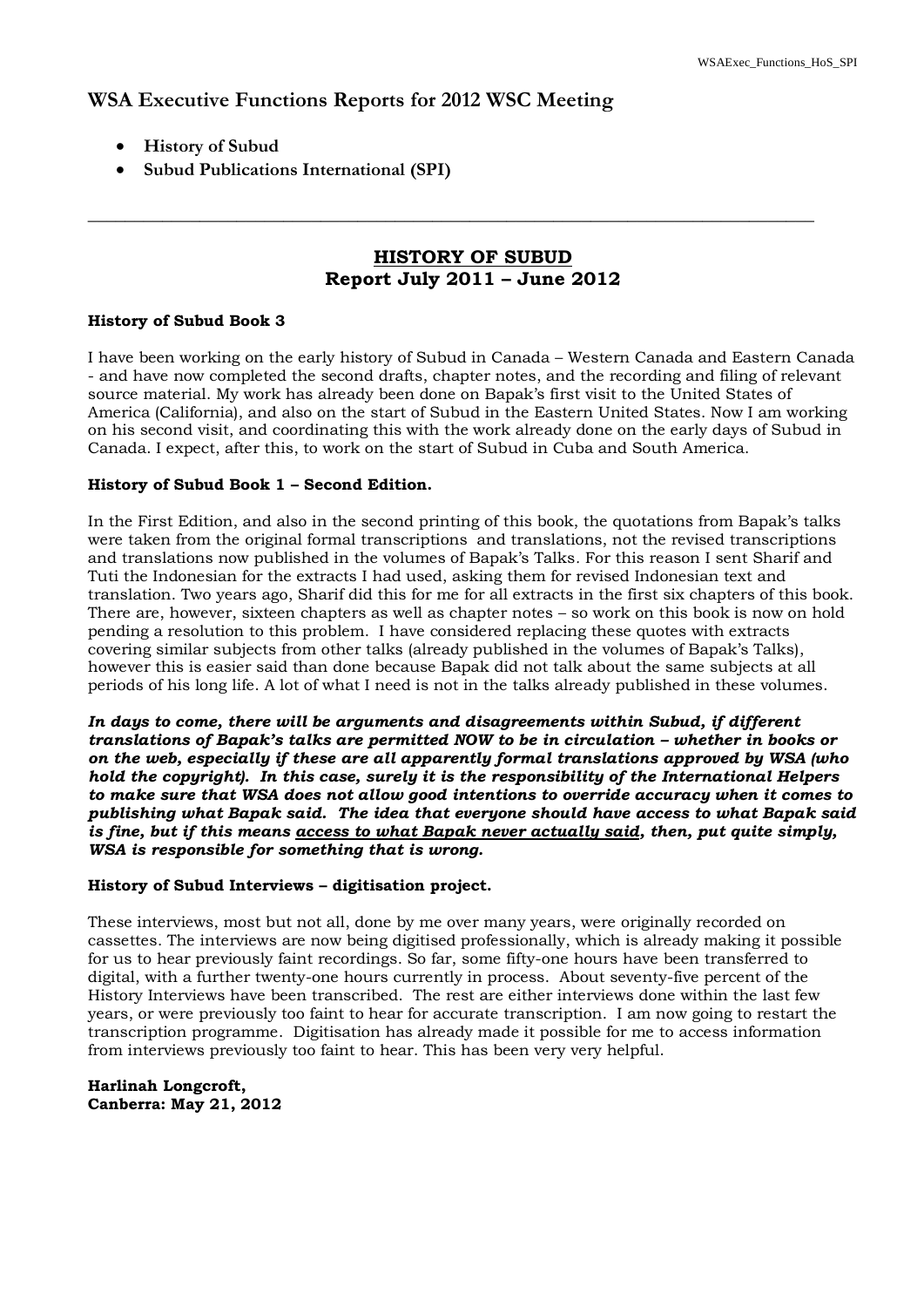## **Subud Publications International (SPI)**

**Brief report to WSC for the period January to end May 2012 for their meeting to be held at the Subud Americas Gathering, Vancouver B. C. Canada, 26 June – 3 July 2012.**

### **ACTIVITY LEVEL**

*Sales* Our total sales of *Bapak's Talks Volumes 1 – 23* during this period (Jan to May) was 141 copies*.*

# *Bapak's Talks*  **English editions**

*Volume 24* – has been completed and is will be available on June 1st.

*Bapak's Talks Video edition* – This special edition is currently in progress, not only to produce a special printed edition, but also to provide the Spanish video subtitling project with authorised Indonesian transcriptions (and English translations), to enable them to subtitle the existing videos of Bapak's talks.

*Volume 25* – We have all the translations ready for processing/checking for this edition, once the *Video edition* is completed.

#### **Russian editions**

*Bapak's Talks Volumes 20, 21 & 22* – translations are already completed. To be printed before August.

*Bapak's Talks Volumes 23 –* translations in progress*.*

#### **Spanish editions**

SPI has now completed the Spanish language edition of *Bapak's Talks Volume 5*. This is ready to go to print and is expected to be available in July.

## **FUNDING**

We requested WSA for \$30k for 2012. We are pleased to advise that \$15k of this has now been provided.

Project funding also continues to be generously provided by The Guerrand Hermes Foundation. We are very grateful to GHFP for their continued support.

## **SPI WEBSITES**

#### **www.subudbooks.net**

Our website continues to make good progress for the promotion and sales of talks by Bapak and Ibu Rahayu in book and video DVD and mp3 formats. During the period we sold 21 DVDs.

#### **www.subudbooks.com**

This site for books by Subud authors continues to make good progress.

#### **'A Talk a week'**

A *Talk a Week* is now hosted at our website www.subudbooks.net SPI has been providing a *Bapak talk every week* since January 2003 – when we started with *Volume 1*. We now have 677 registered subscribers to this service.

We also provide our new translations to www.subudlibrary.net.